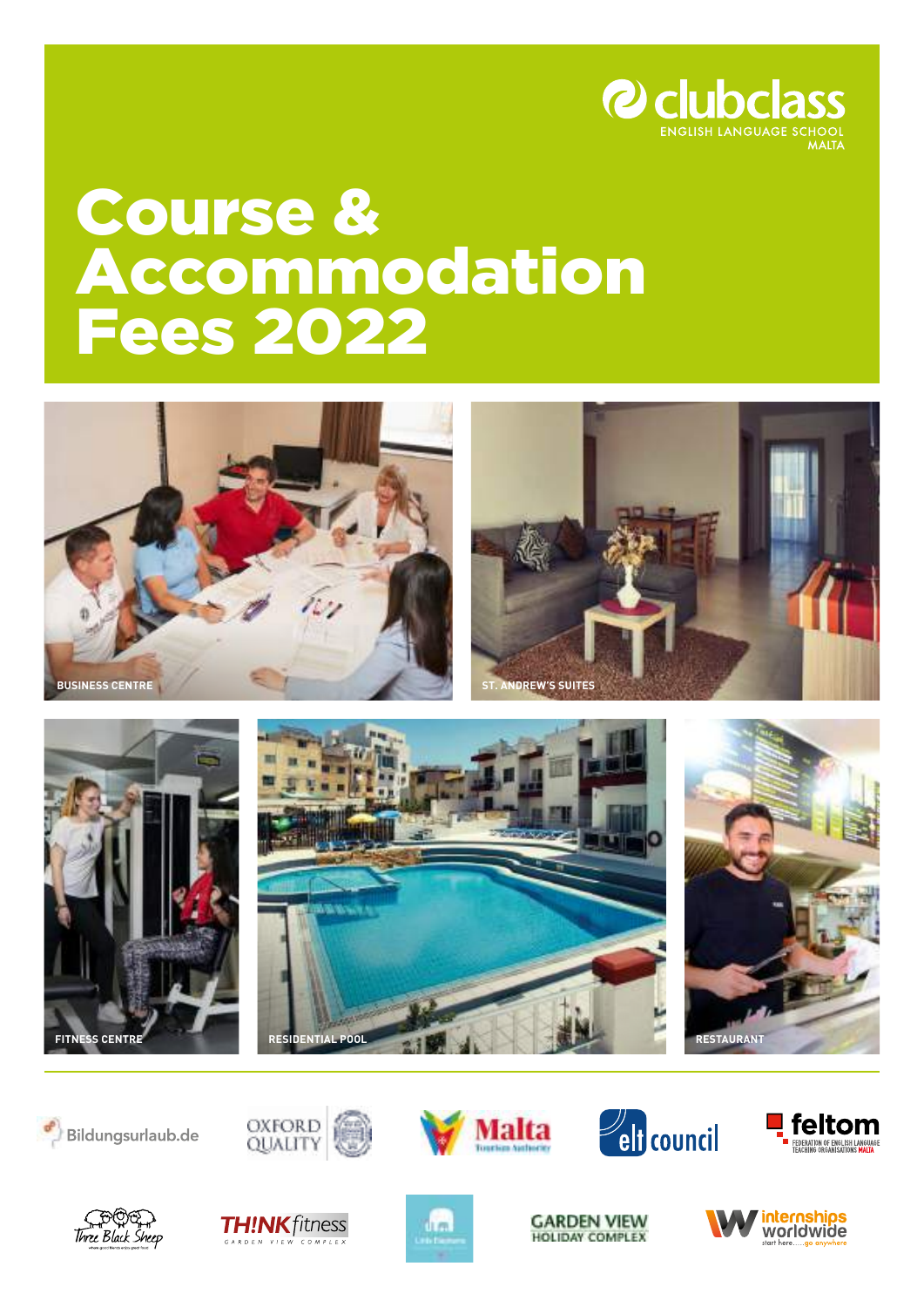# Course Fees

## INCLUDED IN THE FEES

- Oxford Practice Online E-Learning
- Orientation Meeting
- Welcome Event
- Free activity
- Placement Test
- One course book & course material
- Clubclass Course Certificate
- Oxford Quality Centre **Certificate**
- Free WIFI
- Welcome Information
- Student Map
- Student Discount Card
- SIM card for mobile phone (on request)
- Weekly tutorials (8 weeks +)
- Academic Counselling
- Student Library
- 24 hrs Assistance
- Use of Outdoor Pool, Fitness Centre (restricted hours), Student Lounge

## **NOTES**

- Courses start every Monday.
- Each lesson consists of 45 minutes.
- An intermediate level of English or higher is required to join the Professional English courses. Students wishing to join an Exam Preparation course must have an appropriate level of English relevant to the exam they wish to take.
- All fees are in €.
- Childcare centre is available on site.

## LOW SEASON **01.01.2022 - 18.06.2022 21.08.2022 - 31.12.2022**

HIGH SEASON **19.06.2022 - 20.08.2022**

### **COURSE HIGH SEASON**  SUPPLEMENT €60 PER WEEK

**NO HIGH SEASON SUPPLEMENT ON COURSE FEES FOR STAYS OF 8 WEEKS AND OVER**

| <b>COURSE TYPE</b>                  | <b>STUDENTS</b><br><b>PER CLASS</b> | <b>LESSONS</b><br><b>PER WEEK</b> | $1 - 7$<br><b>WEEKS</b><br><b>PRICE €</b> | $8 - 23$<br><b>WEEKS</b><br><b>PRICE€</b> | $24 +$<br><b>WEEKS</b><br><b>PRICE€</b> |
|-------------------------------------|-------------------------------------|-----------------------------------|-------------------------------------------|-------------------------------------------|-----------------------------------------|
| General English - Online            | 10                                  | 10                                | 70                                        | 70                                        | 70                                      |
| Individual English - Online         | 1                                   | 10                                | 140                                       | 140                                       | 140                                     |
| General English - Standard          | 12                                  | 20                                | 180                                       | 140                                       | 120                                     |
| General English - Intensive         | 12                                  | 30                                | 240                                       | 200                                       | 180                                     |
| General English - Super Intensive   | 12                                  | 40                                | 300                                       | 260                                       | 240                                     |
| Professional English - Standard     | 8                                   | 20                                | 260                                       | 220                                       | 200                                     |
| Professional English - Intensive    | 8                                   | 30                                | 320                                       | 280                                       | 260                                     |
| Professional English - Combination  | 8/1                                 | 30                                | 510                                       | 470                                       | 450                                     |
| Individual English - 10*            | 1                                   | 10                                | 250                                       | 250                                       | 250                                     |
| Individual English - 20             | 1                                   | 20                                | 500                                       | 500                                       | 500                                     |
| Semi-Individual English - 10*       | $\overline{2}$                      | 10                                | 150                                       | 150                                       | 150                                     |
| Semi-Individual English - 20        | $\overline{2}$                      | 20                                | 300                                       | 300                                       | 300                                     |
| Exam Preparation - IELTS Classic    | 12                                  | 30                                | 240                                       | 200                                       | 180                                     |
| Exam Preparation - IELTS Fluency    | 12                                  | 30                                | 335                                       | 335                                       | 335                                     |
| Exam Preparation - IELTS 30 plus    | 12                                  | 30                                | 500                                       | 500                                       | 500                                     |
| Exam Preparation - FCE, CAE and CPE | 12                                  | 30                                | 330                                       | 290                                       | 270                                     |
| <b>High Season supplement</b>       |                                     |                                   | 60                                        | n/a                                       | n/a                                     |

**ALSC OFFERE ONLIN** 

\*To be booked with another course

## OTHER FEES / INFORMATION

#### **Course Resource Fee (Compulsory & non-refundable)**  1-7 weeks €40 8-23 weeks €70 24 weeks + €100

**Airport Transfers** €26 per way **Pocket Money Fee** €10

**Courier Fee for Original Documents Europe** €55 **Asia incl. CIS** €65 **South America** €75 (subject to change dependant on courier company)

### **Specific Lessons time supplement** €40 per week

Rates and supplements are in € per person per week and for participants aged 16 years and over.

#### **Course Resource Fee**

Includes welcome information, orientation meeting, placement test, one course book, course material, course certificate and Oxford Practice Online E-Learning.

- Rates do not include exam fees, leisure or cultural activities; these can be booked and paid for at Clubclass.
- Rates do not include insurance.
- Prices may change if there are revisions in governmental policy, fuel or tax increases, or other unforeseen events beyond the school's control. All fees are correct at the time of going to print. Clubclass retains the right to amend the fees as necessary.
- Bookings which extend over more than one season will be charged the respective weekly supplement for the season concerned unless otherwise stated.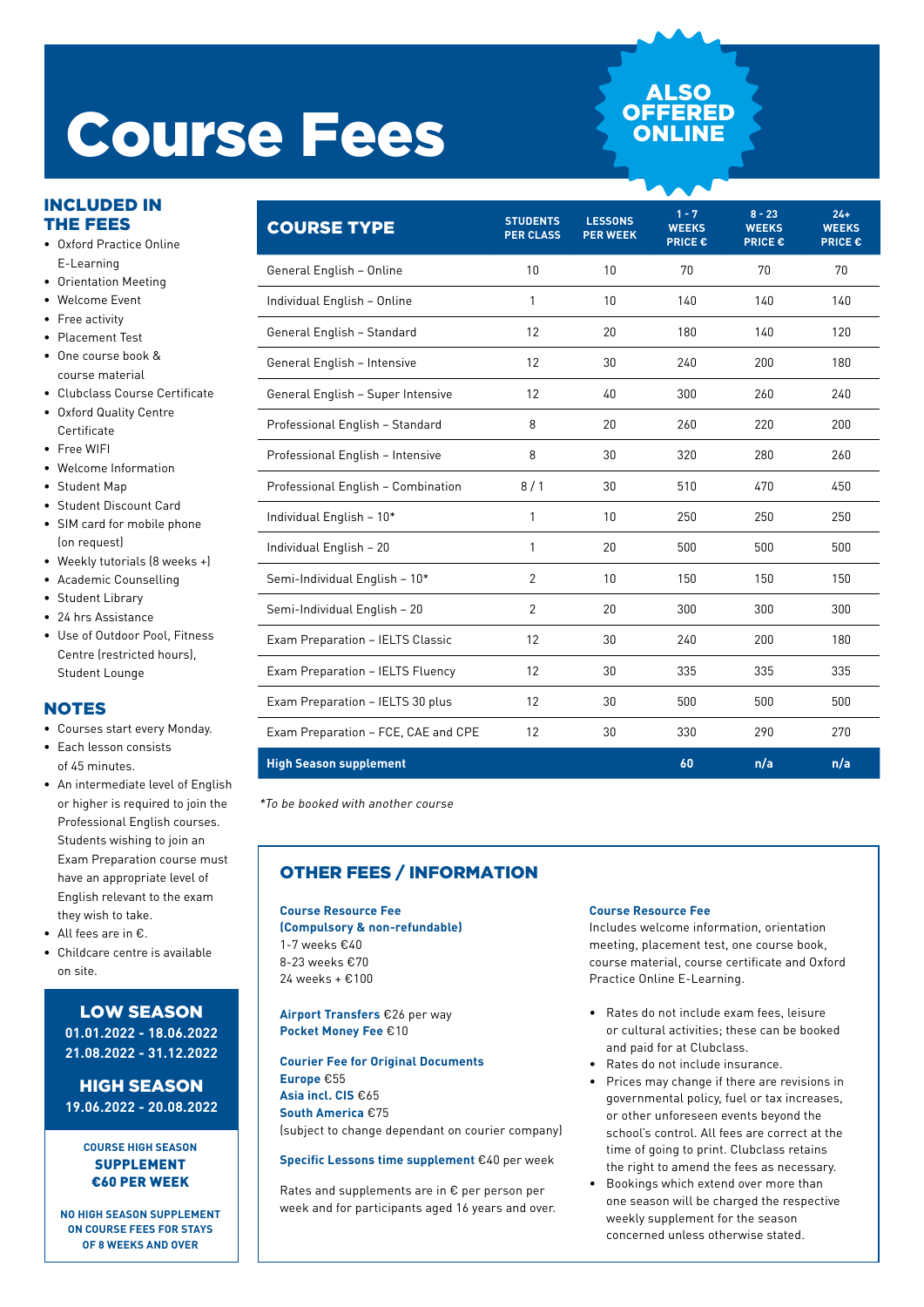## ACADEMIC AND INTENSIVE COURSES

**CORE MODULES CAN BE COMBINED TO CREATE THE FOLLOWING SAMPLE COURSES. THE BELOW ARE THE MOST POPULAR COMBINATIONS; OTHER OPTIONS COMBINING TWO OR MORE OF THE CORE MODULES ARE ALSO POSSIBLE.**

| <b>Exam Preparation</b>   |                                                       | <b>NUMBER OF LESSONS PER WEEK</b> |
|---------------------------|-------------------------------------------------------|-----------------------------------|
| <b>IELTS Classic</b>      | IELTS 10 plus General English - Standard              | 30                                |
| <b>IELTS Fluency</b>      | IELTS 20 plus General English - Fluency               | 30                                |
| IELTS 30 plus             | IELTS 20 plus IELTS 10                                | 30                                |
| Cambridge FCE, CAE & CPE  | Cambridge 10 plus General English - Standard          | 30                                |
| <b>Combination Course</b> |                                                       | <b>NUMBER OF LESSONS PER WEEK</b> |
| Standard                  | General English - Standard plus Individual English 10 | 30                                |
| Intensive                 | Individual English 20 plus General English - Fluency  | 30                                |
|                           |                                                       |                                   |

| <b>Business / Professional English</b> | NUMBER OF LESSONS PER WEEK                                       |    |
|----------------------------------------|------------------------------------------------------------------|----|
| Intensive                              | Professional English - Mini Group plus General English - Fluency | 30 |
| Combination                            | Professional English - Mini Group plus Individual English 10     | 30 |



## **ONLINE** LESSONS

Clubclass English Language School is now offering English lessons online that will help you learn English in the comfort of your own home. Through our online platform you will have the opportunity to improve your English language skills and virtually interact with students throughout the world.

## INTERNSHIP PLACEMENT FEE

**1-4 WEEKS : €495** (includes a one week General English Standard Course) **5 WEEKS + : €395**

## **FEE INCLUDES:**

- Professional Interview with Internship Coordinator
- Review of Curriculum Vitae
- Internship Offer matching expectations and skills
- Consultation prior to interview with prospective companies
- Internship Agreement
- Internship Handbook

## **FIELDS AVAILABLE:**

- Catering
- Hospitality

• Administration

- Accounting • Event Management
- Sales & Marketing
- \* A pre-intermediate or intermediate level of English is required
- Accommodation Placement (if required)
- Intern will be accompanied on the first day of Internship
- Continued Support prior, during and after Internship Experience
- A professional reference letter and certificate will be awarded upon completion
- Childcare
- IT & iGaming
- Customer Care

internships worldwide start here.....go any



- Retail
- Manufacturing and many more!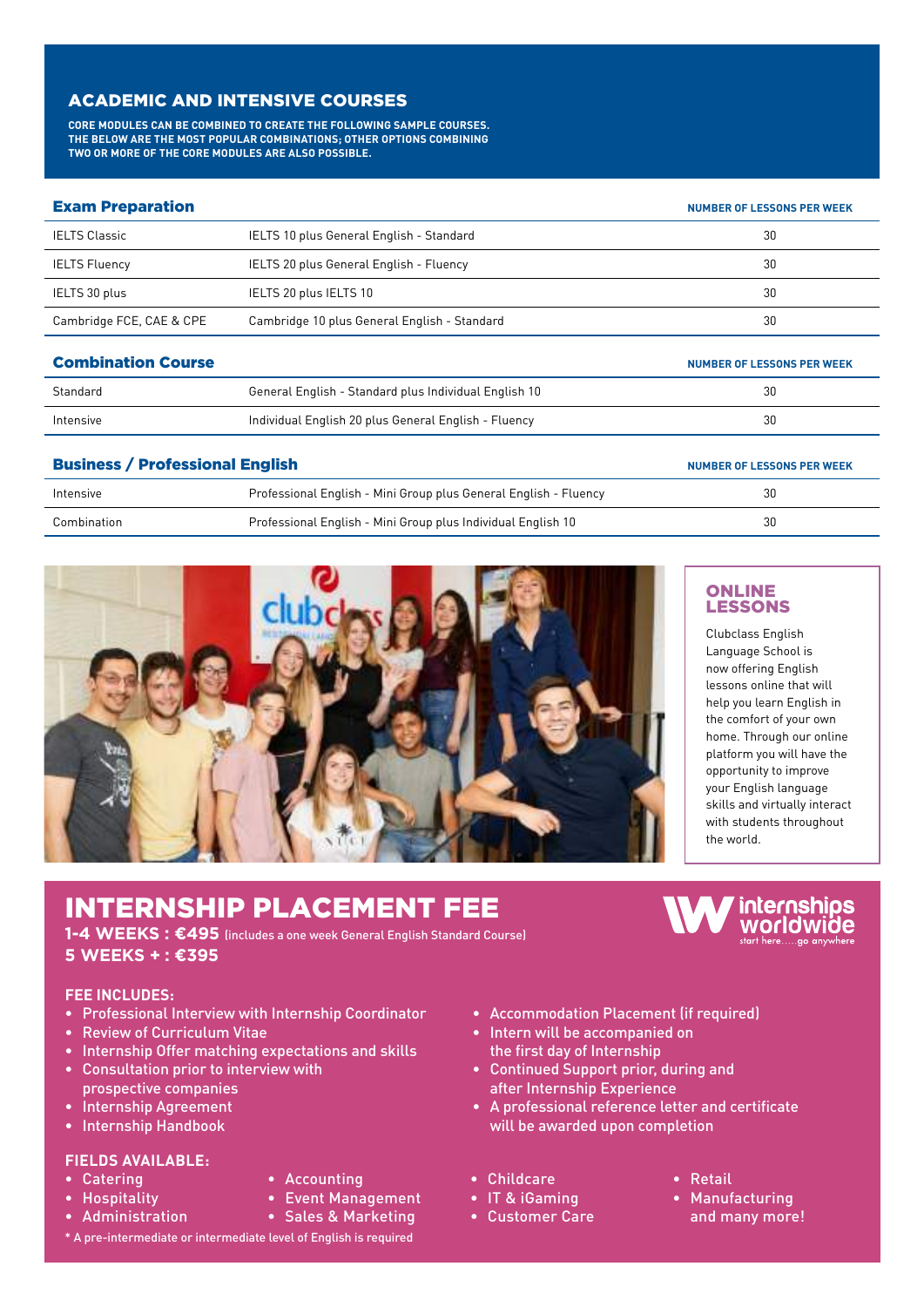# Accommodation Fees

**PRICE €**

## **ACCOMMODATION TYPE** 1-7 WEEKS

**8 - 23 WEEKS PRICE € 24+ WEEKS** 

**PRICE €**

## **SHARING** (three or four persons in a bedroom)

| Student House (SC)                           | 125 | 120 | 115 |
|----------------------------------------------|-----|-----|-----|
| Residence Apartment (SC)                     | 130 | 125 | 120 |
| Hostel (SC)                                  | 135 | 130 | 125 |
| Amber Court (SC)                             | 140 | 135 | 130 |
| Garden View - Two Bedroom Apartment (SC)     | 145 | 140 | 135 |
| St. Andrew's Suites - Two Bedroom Suite (SC) | n/a | n/a | n/a |
| Garden View - One Bedroom Apartment (SC)     | 155 | 150 | 145 |
| St. Andrew's Suites - One Bedroom Suite (SC) | n/a | n/a | n/a |
| Host Family (HB)                             | 180 | 170 | 160 |
| <b>High Season supplement</b>                | 60  | 60  |     |
|                                              |     |     |     |

## TWIN (two persons in a bedroom)

| Student House (SC)                           | 150 | 130 | 120 |
|----------------------------------------------|-----|-----|-----|
| Residence Apartment (SC)                     | 160 | 140 | 125 |
| Hostel (SC)                                  | 170 | 150 | 130 |
| Amber Court (SC)                             | 180 | 160 | 140 |
| Garden View - Two Bedroom Apartment (SC)     | 190 | 170 | 150 |
| St. Andrew's Suites - Two Bedroom Suite (SC) | 200 | 180 | 160 |
| Garden View - One Bedroom Apartment (SC)     | 210 | 190 | 170 |
| St. Andrew's Suites - One Bedroom Suite (SC) | 220 | 200 | 180 |
| Host Family (HB)                             | 190 | 180 | 170 |
| <b>High Season supplement</b>                | 60  | 60  |     |

## SINGLE (one person in a bedroom)

| Student House (SC)                           | n/a | n/a | n/a |
|----------------------------------------------|-----|-----|-----|
| Residence Apartment (SC)                     | 200 | 180 | 160 |
| Hostel (SC)                                  | n/a | n/a | n/a |
| Amber Court (SC)                             | 240 | 220 | 200 |
| Garden View - Two Bedroom Apartment (SC)     | 260 | 240 | 220 |
| St. Andrew's Suites - Two Bedroom Suite (SC) | 280 | 260 | 240 |
| Garden View - One Bedroom Apartment (SC)     | 300 | 280 | 260 |
| St. Andrew's Suites - One Bedroom Suite (SC) | 320 | 300 | 280 |
| Host Family (HB)                             | 250 | 240 | 230 |
| <b>High Season supplement</b>                | 60  | 60  |     |

SC – Self Catering HB – Half Board

## ACCOMMODATION INFORMATION

- Only nationality in the room (subject to availability) €50
- Check-in on the day of arrival is at 14:00.
- An earlier check-in at an additional fee is possible, subject to availability. • Check-out on the day of departure is at 10:00.
- A later check-out at an additional fee is possible, subject to availability. • Private Bathroom supplement in a host family €50 per week
- 
- Travel Insurance €12.50 per week (minimum two weeks)

## LOW SEASON

**01.01.2022 - 18.06.2022 21.08.2022 - 31.12.2022**

## HIGH SEASON

**19.06.2022 - 20.08.2022**

### **ACCOMMODATION HIGH SEASON**  SUPPLEMENT €60 PER WEEK

**NO HIGH SEASON SUPPLEMENT ON ACCOMMODATION FEES FOR STAYS OF 24 WEEKS AND OVER. (NOT APPLICABLE FOR HOST FAMILY STAYS)**

## CATERING OPTIONS

**Continental Breakfast** €46.50 per week (for 7 breakfasts)

**Packed Lunch**

€38 per week (for 7 lunches)

### **Dinner Three Course** €105 per week (for 7 dinners – meal includes beverage)

**Special Diet Supplement** €14 Breakfast €7 Packed Lunch €14 Dinner

All prices are inclusive of the applicable VAT rates in Malta and any other taxes or charges. ECO TAX is not included. ECO TAX is applicable to all students aged 18 and over. €0.50 per night, capped at a maximum of €5 per visit.

A refundable damage deposit of €100 will be collected from each student on arrival – this does not apply to students staying with host families.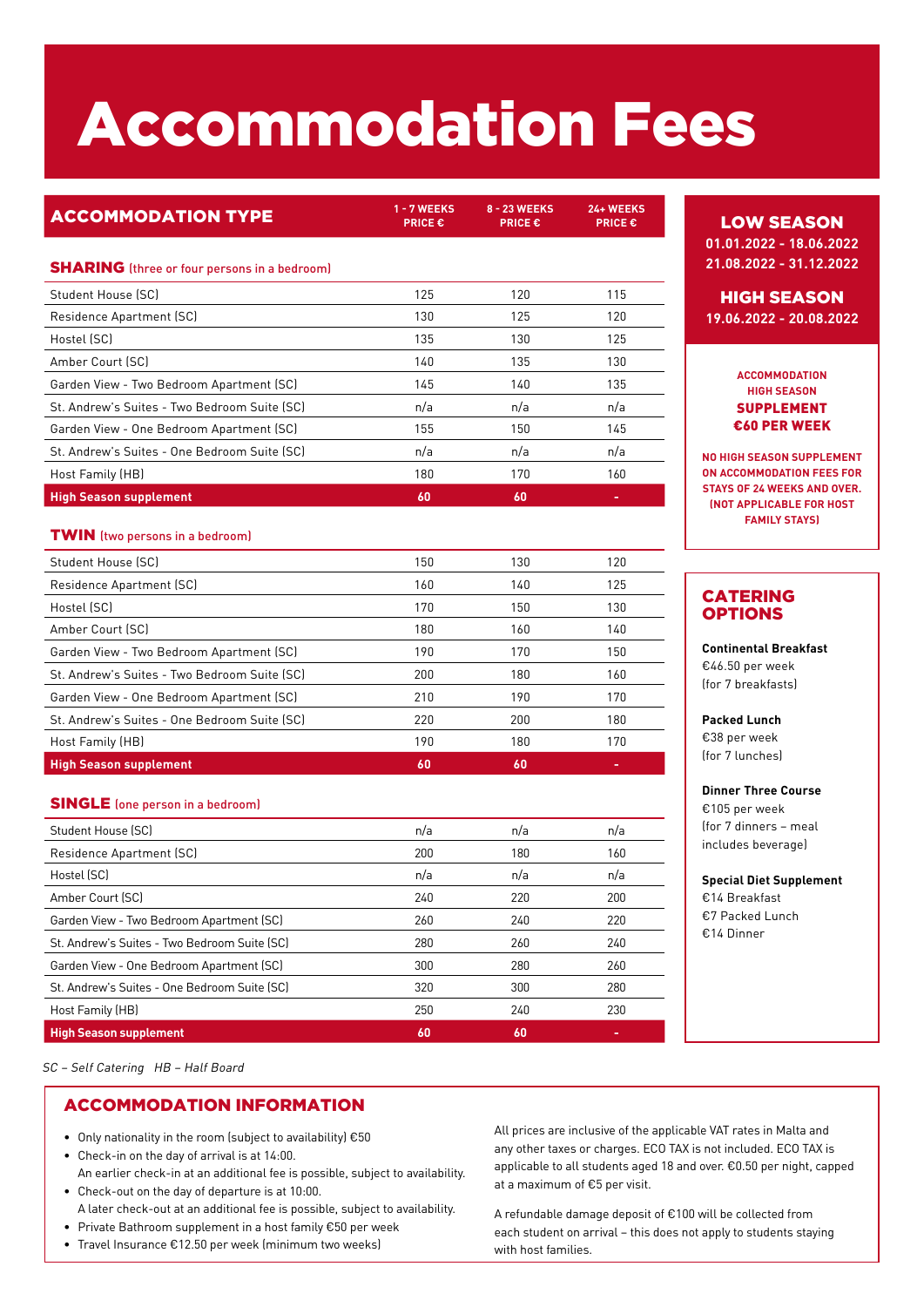

## **ACCOMMODATION**

| €<br>AT A CHARGE (PAID LOCALLY)<br>V AVAILABLE<br>P<br>ACROSS THE ROAD FROM THE SCHOOL<br><b>PRIVATE</b><br>47<br><sub>S</sub><br>IN THE SAME BUILDING AS THE SCHOOL<br><b>SHARED (IN THE ACCOMMODATION)</b><br>W<br><b>WITHIN WALKING DISTANCE OF THE SCHOOL</b><br>⊙<br>AT PRESET TIMES | SHARED | TRIPLE | TWIN | SINGLE | ທ<br>NO. OF BEDROOM | $W = F1$ | ≧  | KITCHEN | BATHROOM     | AIR-CONDITIONING | FAN | LOCATION |
|-------------------------------------------------------------------------------------------------------------------------------------------------------------------------------------------------------------------------------------------------------------------------------------------|--------|--------|------|--------|---------------------|----------|----|---------|--------------|------------------|-----|----------|
| St. Andrews Suites - One Bedroom                                                                                                                                                                                                                                                          |        |        | ✔    | ✔      | 1                   | ✔        | P  | P       | P            | ⊗                |     | A        |
| Garden View - One Bedroom Apartment                                                                                                                                                                                                                                                       |        | ✔      | ✔    | ✔      | 1                   | ✔        | P  | P       | P            | ⊗                |     |          |
| St. Andrews Suites - Two Bedroom Apartment                                                                                                                                                                                                                                                |        |        | ✔    |        | $\overline{2}$      |          | S  | S       | $\mathbf{1}$ | ☉                |     | A        |
| Garden View - Two Bedroom Apartment                                                                                                                                                                                                                                                       |        |        | ✔    | ✔      | $\overline{2}$      | ✔        | S  | S       | 1/2          | $\odot$          |     |          |
| Amber Court                                                                                                                                                                                                                                                                               |        | ✔      | ✔    | ✔      | 2/3                 | ✔        | S. | S       | S            | €                |     | A        |
| Hostel                                                                                                                                                                                                                                                                                    |        | ✔      | ✔    |        | 15                  | ✔        | P  | S       | P            | €                | ✔   | A        |
| Residence Apartments                                                                                                                                                                                                                                                                      |        |        | ✔    | ✔      | 3/4                 | ✔        | S  | S       | S            | €                |     | A        |
| <b>Student House</b>                                                                                                                                                                                                                                                                      |        | ✔      | ✔    |        | 10                  | ✔        | S  | S       | S            |                  | ✔   | A        |
| <b>Host Family</b>                                                                                                                                                                                                                                                                        |        |        |      |        |                     |          | S  |         | S            |                  | ✔   | W        |





## NOTES

- Students travelling alone can book twin/triple accommodation. Students, who would like to share the same bedroom, are to send their reservations together. Whilst the school will do its utmost to accommodate such requests, these cannot be guaranteed.
- The School reserves the right to allocate students in alternative accommodation of a similar or better standard (based on the value) without prior notification where circumstances beyond the school's control necessitate such changes.
- Extra nights are charged on a pro-rata basis (based on the charge for one week of accommodation); however the charge for a whole week will apply for 5 or 6 extra nights.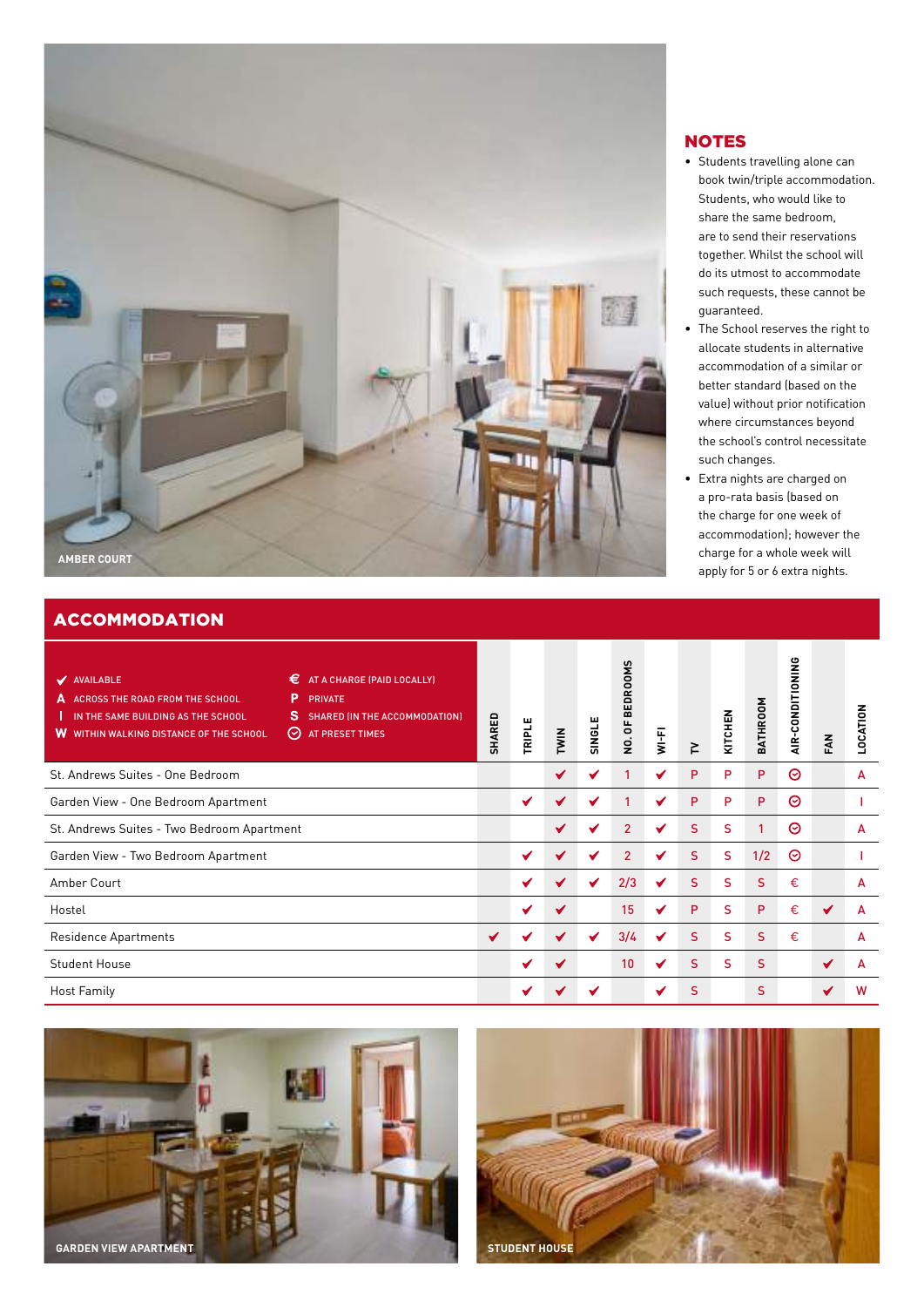## **Groups**

| <b>DATES</b>   | 1 January to 31 December 2022                                                                                                |  |
|----------------|------------------------------------------------------------------------------------------------------------------------------|--|
| <b>AGE</b>     | $8 - 16$ years                                                                                                               |  |
| <b>PRICE</b>   | €345 per week (from) – for package with Host Family accommodation*                                                           |  |
|                | $\epsilon$ 425 per week (from) – for package with Hotel accommodation*                                                       |  |
| <b>DETAILS</b> | <b>Course</b> – 20 lessons per week (maximum 15 students in a class)                                                         |  |
|                | <b>Accommodation</b> – Host Family or Hotel                                                                                  |  |
|                | <b>Room</b> – Shared bedroom                                                                                                 |  |
|                | <b>Meal plan</b> – Host Family: Breakfast, packed lunch and dinner<br>Hotel Accommodation: Breakfast and dinner              |  |
|                | <b>Activities</b> – Educational visits, cultural, sports and social activities may<br>be organised according to your budget. |  |
|                |                                                                                                                              |  |

**Includes** – Placement test, course material (photocopies), end of course certificate, airport transfers, transport when necessary, map, SIM card, group leaders and supervision

\*rate per student is dependant on the size of group, number of accompanying group leaders and time of year. The package price for Hotel accommodation is based on January to May.





## All-inclusive Summer Programme

| <b>DATES</b>   | 19 June to 20 August 2022                                                                                                                                                                |
|----------------|------------------------------------------------------------------------------------------------------------------------------------------------------------------------------------------|
| AGE.           | $13 - 16$ years                                                                                                                                                                          |
| <b>PRICE</b>   | €595 per week (extra night/s €100 per night)                                                                                                                                             |
| <b>DETAILS</b> | <b>Course</b> – 20 lessons per week (maximum 15 students in a class)                                                                                                                     |
|                | <b>Accommodation</b> – Host Family                                                                                                                                                       |
|                | <b>Room</b> – Shared bedroom                                                                                                                                                             |
|                | <b>Meal plan</b> – Breakfast, packed lunch and dinner                                                                                                                                    |
|                | <b>Activities</b> – 5 half-day, 7 evening and 2 full-day activities per week                                                                                                             |
|                | <b>Includes</b> – Placement test, course material (photocopies), end of course certificate, airport<br>transfers, transport when necessary, map, SIM card, group leaders and supervision |





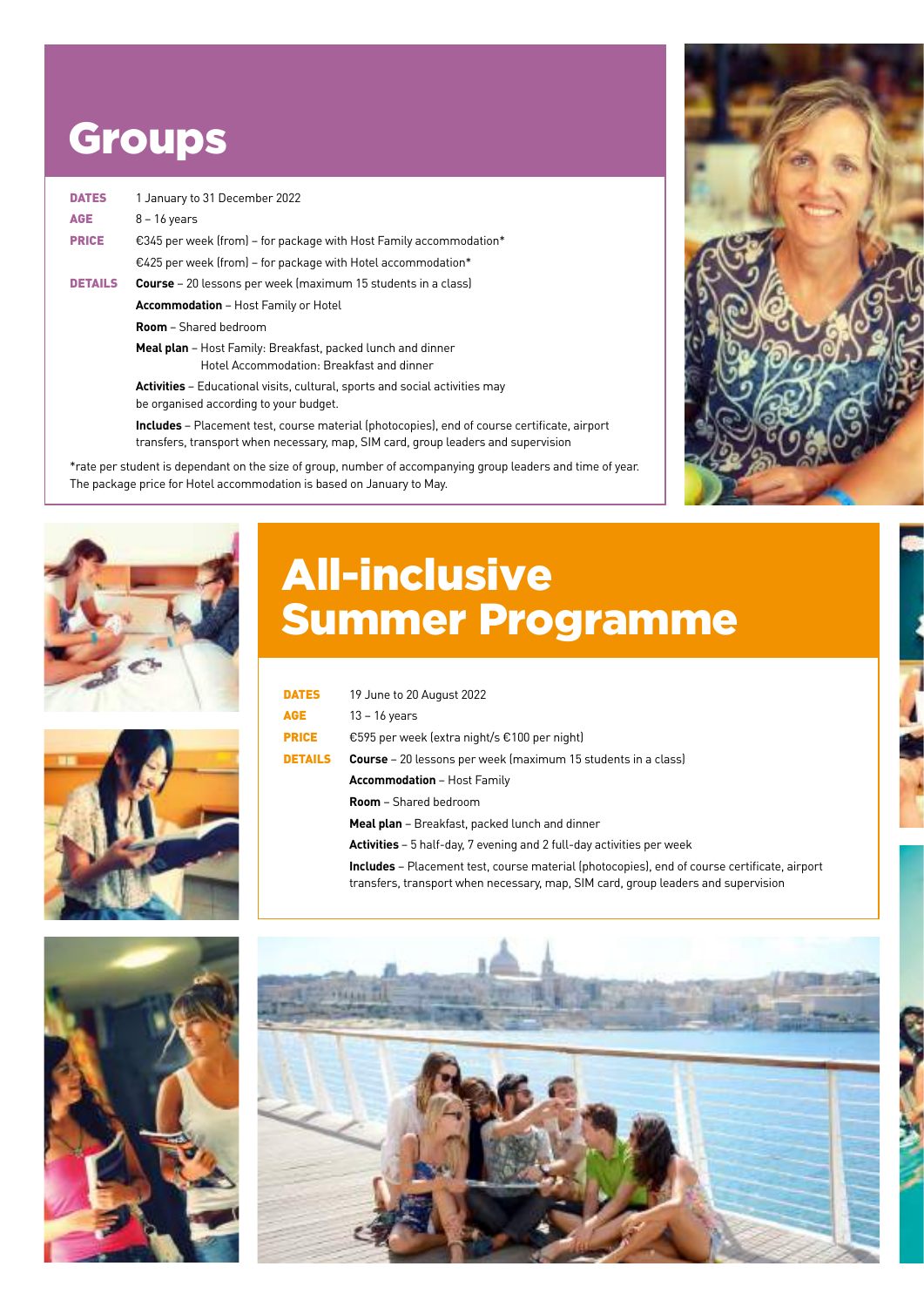



## Young Learners Day Camp

| <b>DATES</b>   | 19 June to 20 August 2022                                                                                                                                             |
|----------------|-----------------------------------------------------------------------------------------------------------------------------------------------------------------------|
| <b>AGE</b>     | $8 - 16$ years                                                                                                                                                        |
| <b>PRICE</b>   | €195 per week – for package with course only                                                                                                                          |
|                | €350 per week – for package with course and activity programme*                                                                                                       |
| <b>DETAILS</b> | <b>Course</b> – 20 lessons per week (maximum 15 students in a class)                                                                                                  |
|                | <b>Meal plan</b> – Lunch (for students who book activity programme)                                                                                                   |
|                | <b>Activities</b> – 5 half-day activities per week                                                                                                                    |
|                | <b>Includes</b> – Placement test, course material (photocopies), end of course certificate,<br>transport when necessary, map, SIM card, group leaders and supervision |

\*students need to be 13 years and over

## Kids Programme

| <b>DATES</b>   | 1 January to 31 December 2022                                                                                    |
|----------------|------------------------------------------------------------------------------------------------------------------|
| AGE            | $6 - 16$ years                                                                                                   |
| <b>PRICE</b>   | $\epsilon$ 330 per week – for package with individual lessons                                                    |
|                | €220 per week – for package with semi-individual lessons*                                                        |
| <b>DETAILS</b> | <b>Course</b> – 20 lessons per week                                                                              |
|                | <b>Includes</b> – Placement test, course material (photocopies), end of course<br>certificate, map, and SIM card |

\*two students of the same level with one teacher



| <b>DATES</b>   | 19 June to 20 August 2022                                                                                                                                                      |
|----------------|--------------------------------------------------------------------------------------------------------------------------------------------------------------------------------|
| <b>AGE</b>     | $17 - 20$ years                                                                                                                                                                |
| <b>PRICE</b>   | €575 per week – for package with Host Family accommodation and activity programme                                                                                              |
|                | €695 per week – for package with Residence accommodation and activity programme                                                                                                |
| <b>DETAILS</b> | <b>Course</b> – 20 lessons per week (maximum 15 students in a class)                                                                                                           |
|                | <b>Accommodation</b> – Host Family or Residence                                                                                                                                |
|                | <b>Room</b> – Shared bedroom                                                                                                                                                   |
|                | <b>Meal plan</b> – Breakfast and dinner                                                                                                                                        |
|                | <b>Activities</b> $-2$ half-day, 2 evening and 1 full-day activity per week                                                                                                    |
|                | <b>Includes</b> – Placement test, one course book, course material (photocopies), end of course<br>certificate, airport transfers, transport when necessary, map, and SIM card |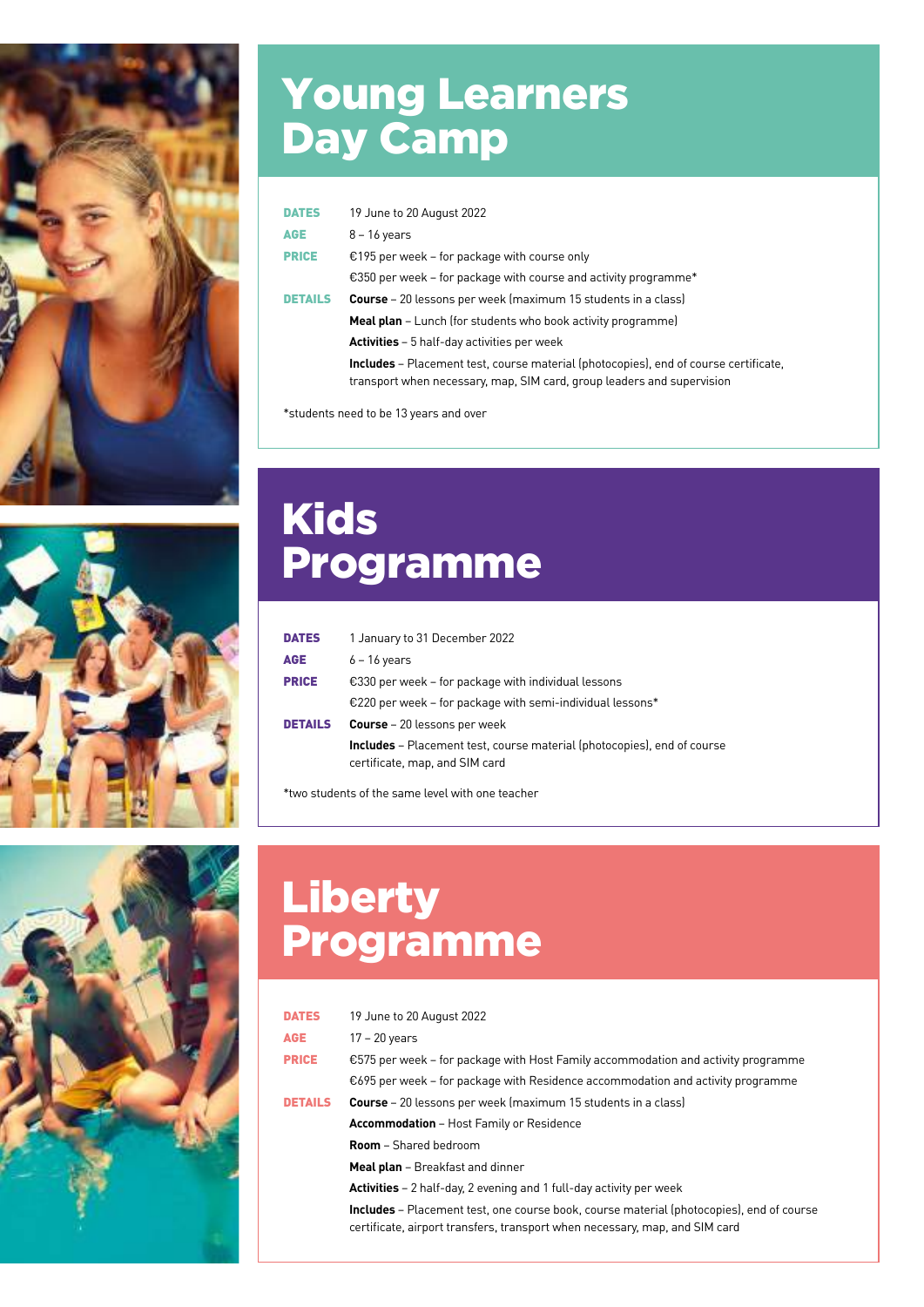# Clubclass Malta

WONDERING WHETHER CLUBCLASS MALTA IS THE RIGHT SCHOOL FOR YOU? HERE ARE SIX TOP REASONS TO CONSIDER IT





- O1 We are an accredited school, O4 very close to Malta's tourist centre
- O2 We are a residential school with excellent accommodation and leisure facilities
- 03 We have modern, air-conditioned classrooms with free Wi-Fi



- O4 Our small classes have a good nationality mix, encouraging you to speak English in and out of the classroom
- O5 We promise excellent value for money.
- O6 We are an Oxford Quality Centre. The Oxford Quality Programme is an agreement between Oxford University Press and selected schools worldwide who share a commitment to excellence in the teaching of English.



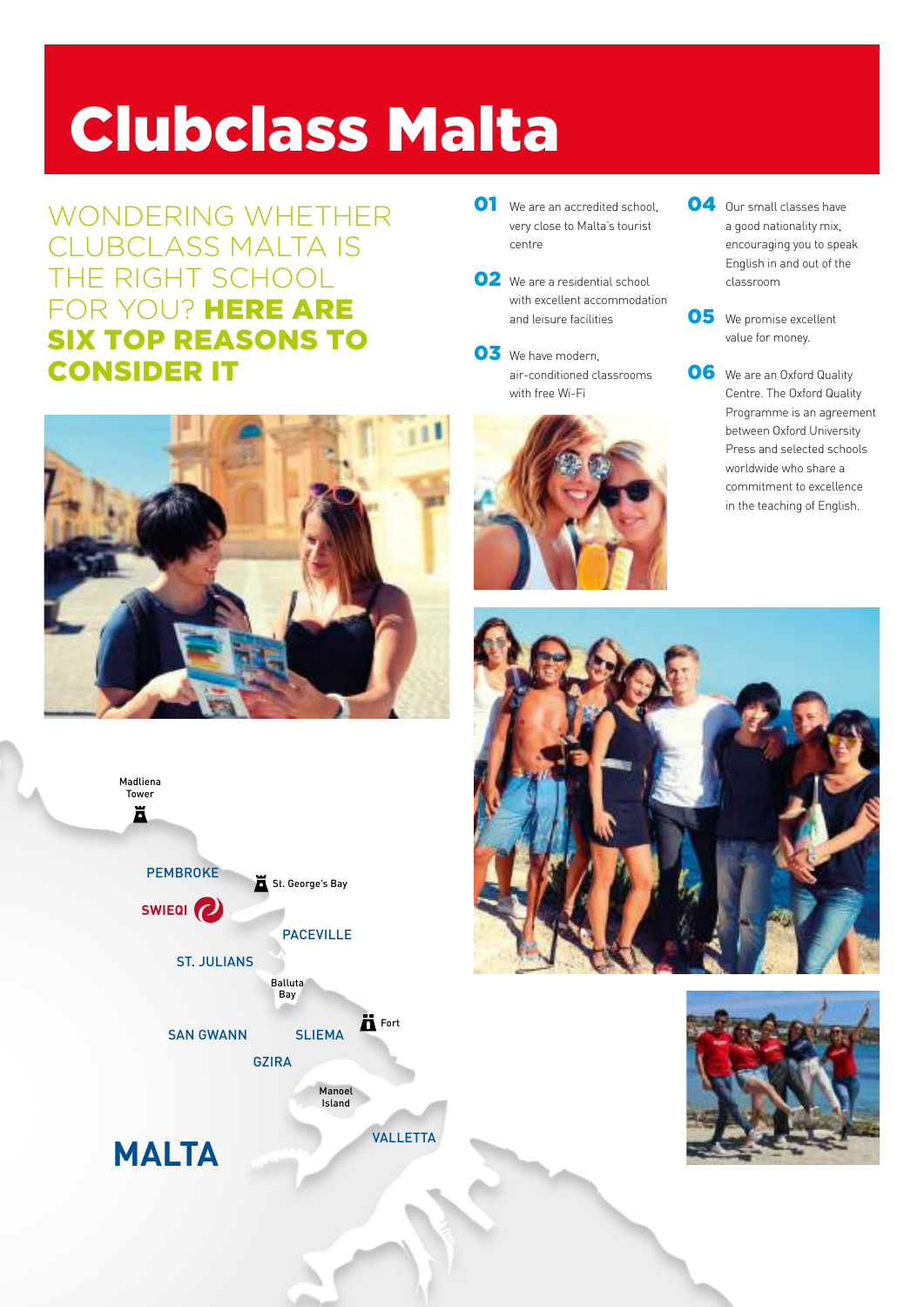

रास्त्



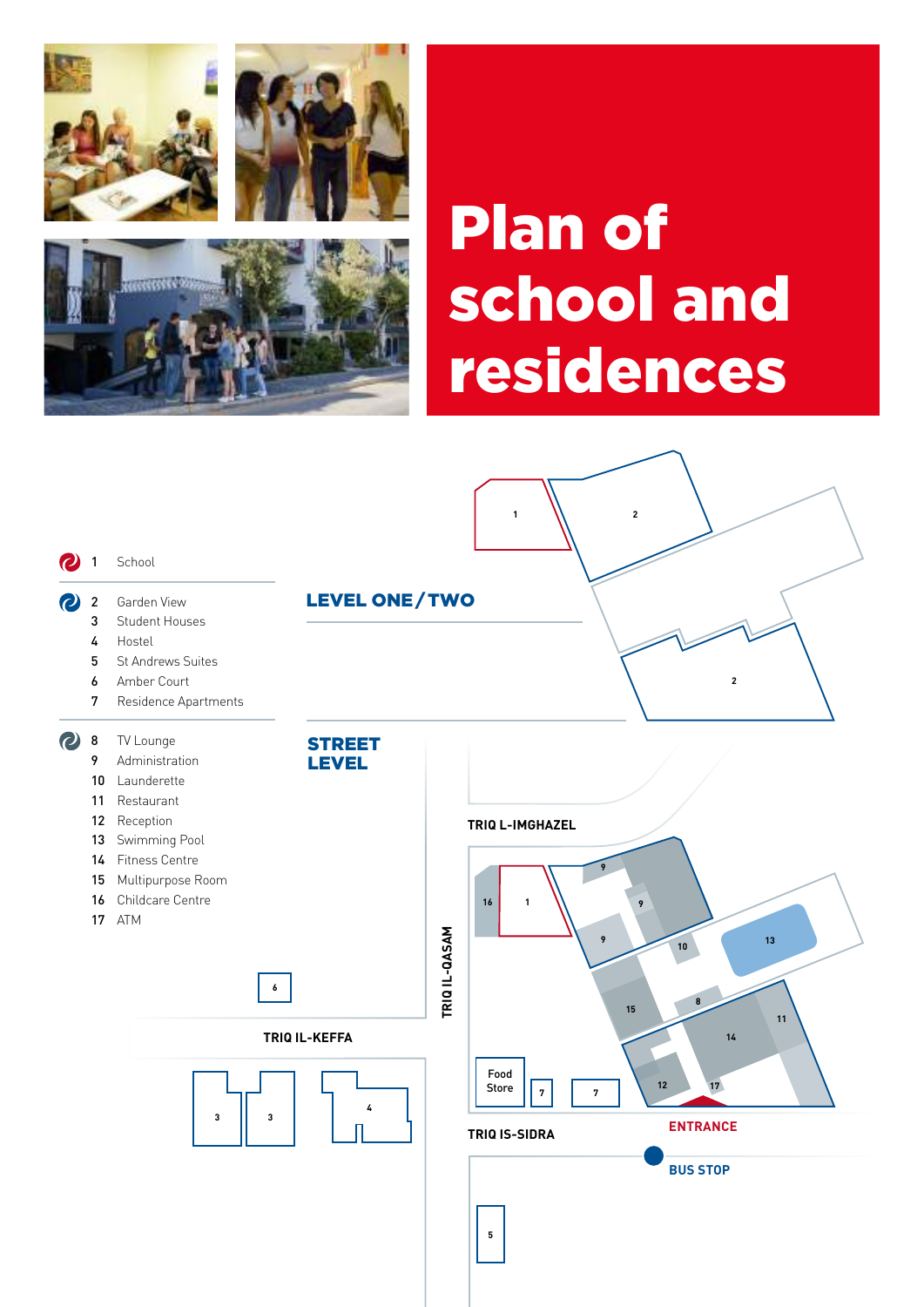## Terms & Conditions

### 1. ENROLMENT PROCEDURE

**1.1 BOOKING ENQUIRIES** Booking enquiries can be made either directly with Clubclass or through the School's agents. A reply confirming availability or otherwise will be sent by the School within one working day.

**1.2 DEPOSIT** In the case of direct bookings, duly completed enrolment forms must be accompanied by a deposit equivalent to €150 or 25% of the total package price (whichever is higher). An additional accommodation deposit/ payment may be requested depending on the type of accommodation booked.

**1.3 BOOKING CONFIRMATION** In the case of direct bookings, the completed enrolment form must be accompanied by proof that the deposit has been paid. All the necessary documents will be issued once the deposit has been cleared. Bookings made through the School's agents are considered to be confirmed only when the School's documents have been issued and sent to the agent. No booking may be considered to be confirmed if the School's documents have not been issued.

**1.4 SETTLEMENT** The full payment, or in the case of direct bookings the balance due, is to be effected at least 2 weeks prior to arrival. All fees are to have been settled before the enrolment start date and no student will be allowed to start their course until payment has been received.

**1.5 FIRST DAY AT SCHOOL** On check-in / first day of school, only clients whose booking has been paid in full, will be allowed to check-in into the accommodation / join the course.

#### **1.6 PAYMENT TYPES ACCEPTED**

- Payments can be effected: by bank transfer all banking fees are to
- be borne by the client (only the amount received by the School will be credited to the clients' account);
- by credit card subject to an additional charge of 5%; or • by PayPal/Flywire. A PayPal/Flywire
- link will be sent upon request.

Bank details are provided on the invoice issued by the School.

**1.7 CHANGES TO ENROLMENT** The School reserves the right to charge an administration fee of €25 each time any part of the enrolment is changed after the School has confirmed the initial enrolment.

#### **1.8 MINORS AND STUDENTS WITH**

**SPECIAL NEEDS** Enrolments for students under 18 years of age will only be processed upon receipt of the School's signed Parental Consent Form. Students suffering from any illness or disability are obliged to inform the School upon registration providing all relevant details.

**1.9 FLIGHT DETAILS** Complete arrival flight details including flight number, time, date and airport of origin are to be sent to the School at least 7 days prior to arrival. If an airport transfer is required, these details must be provided at least 14 days prior to arrival. Students booked with host family accommodation must book the School's transport on arrival. Refunds on transfers will not be given if flight details are not sent on time or if flight details are given incorrectly. Airport transfer fees include a maximum of 1 hour waiting time. In the event of delays exceeding 1 hour students are requested to inform the School in order to avoid being charged an additional fee of €15 per starting hour. If the student does not meet the School's transport they should not take a taxi, but wait in front of the parking area and call the transport provider on the number/s provided on the Arrival Transfer Voucher or on the school's emergency number which is +356 9955 1313.

**1.10 PUBLIC HOLIDAYS 2022** Clubclass Malta will be closed on the following days: 10 February, 31 March, 15 April, 7 June, 29 June, 15 August, 8 September, 21 September, 8 December and 13 December.

Group lessons missed will not be replaced, and there will be no refund. An exception is made for Person to Person and Two to One courses where lessons missed will be made up.

**1.11 VISAS** Depending on the country of origin, some students may require a visa to study at Clubclass. The School will provide study at stassitists: The senset the provide<br>support and issue all the necessary supporting documents for students to apply for their visa once payment has been received; additional charges will apply each time documents are sent by courier and will be borne by the client. Students should ensure that they fully understand the country's immigration and border control regulations – up-to-date information is available from official visa websites. It is the student's responsibility to ensure that they obtain all the documents required for entry into the country, and to make themselves aware of any legal requirement or restriction that would hinder or prevent them travelling. Failure to attend a minimum of 80% of your lessons may jeopardise the possibility of extending your visa. Whilst the School endeavours to support students at all times, it cannot be held responsible for decisions taken by embassies or immigration authorities regarding entry visas or visa extensions.

Should the enrolment start date be postponed due to delays in the visa application process, the School cannot guarantee the original accommodation allocation and if the revised enrolment extends into the high season, a difference in fees may apply. In the case of students who required a visa extension, documents confirming that an individual is a student at Clubclass will only be issued to students who attend lessons regularly. Please note that it is the student's responsibility to apply for the correct type of visa and in good time. In view of its legal obligations towards the immigration authorities where a student is permitted entry to the country on the basis of a visa, the School reserves the right to retain the students' passport upon the student's arrival and to release the passport to the student only on an 'as-needed' basis and/or upon the scheduled departure.

#### 2. CANCELLATION & REFUND POLICY

#### **2.1 CANCELLATION PRIOR TO ARRIVAL**

If a reservation is cancelled 29 days or more before the enrolment start date a cancellation fee of €150 will be charged. If a reservation is cancelled 28 days or less before the enrolment start date the full deposit paid will be forfeited.

**2.2 "NO SHOW" OR SHORTENING OF STAY Reservations for 28 days or less:** If a student does not arrive on the enrolment start date, is absent during the course or leaves before the end of the package, a cancellation fee equivalent to the price of the complete package booked will be charged.

**Reservations for 29 days or more:** If a student does not arrive on the enrolment start date, or a reservation is shortened within the first 28 days of a student's enrolment start date, a cancellation fee equivalent to the lower between the price of the full package and the cost of the first 8 weeks of the package booked will be charged. If a reservation is shortened 29 days or more after a student's enrolment start date, the student needs to advise the School in writing at least 4 weeks prior to the revised enrolment end date, otherwise a 4-week cancellation fee will apply. The revised charge for the shortened duration will be based on the published rates in use at the time of amendment, and a started week will be considered to be a whole week. During the cancellation period the student is permitted to continue making use of the services paid for. Any refunds for the part of the package not utilised (if any) will be given to

the student in the form of a credit note, which can be used for a course upgrade (in a group) or transferred to another student who is not enrolled at the School. The credit note will be based on the value of the amount collected by the School. The School will send an e-mail to acknowledge that a cancellation/curtailment request has been received. If a student does not receive a confirmation email from the School it means that the request has not been received.

**2.3 REFUSAL OF VISA** If an entry visa is not granted and the School is informed 8 days or more before the enrolment start date, a full refund, less an administration fee of €150 and courier fees (if applicable), will be sent to the student. The refund will be transferred into the same account from where the original payment was effected. If the School is informed 7 days or less before the enrolment start date, a cancellation fee, equivalent to the cost of one week (course, accommodation, course resource fee, airport transfers, etc.) bank charges and courier fees (if applicable), will be charged. In the case of a student's visa not being extended, a refund based on the difference between the amount paid and the charge for the revised duration will be given. In all cases, the original documents issued by the School and evidence of the visa refusal are to be handed to the School. No refund will be given if a student is expelled or deported. The refund will be transferred into the same account from where the original payment was effected.

### 3. SCHOOL POLICIES

**3.1 FIRST DAY OF SCHOOL** The first day at school will be Monday if students arrive at the weekend, and the following day after arrival for mid-week arrivals. Students have to be at the School reception by 08:45, unless otherwise advised. The first day at school will be Tuesday when a public holiday falls on a Monday and the school is closed.

**3.2 PLACEMENT TEST** Prior to their arrival, students are sent a link to the online placement test (https://bit.ly/ CCPlacementTest) to assess their level of English and on their first day, they will be assigned to a level of study based on their results of this test. Courses in General English are offered at all levels, however an intermediate level of English or higher is required to join the Professional English Courses. Students wishing to join an Exam Preparation course must have an appropriate level of English relevant to the exam they wish to take. If a student does not have the minimum level of English required to follow a particular course, the student will be offered a place in a General English-Intensive course of the same value. Should students feel that they have been placed in the wrong class, they should immediately report the matter to the Director of Studies for consideration. You may be asked to do your placement test online prior to joining your course.

**3.3 WELCOME MEETING & ORIENTATION** On Monday, immediately after their placement test, students will be invited to attend a short welcome meeting where they will be given details about the course timetable, facilities available at Clubclass, leisure programme and welfare information. Students will also be given general tips and guidelines to help them make the most of their stay and will be invited to an orientation walk.

**3.4 ABSENCE FROM SCHOOL** In the event that a student is absent from school, missed lessons are not made up or refunded.

**3.5 ATTENDANCE** Students must be punctual and latecomers will be excluded from their lesson. Only students who have been excused by their teacher or visited and certified as being sick by a doctor will be allowed to miss lessons. The School reserves the right to exclude any student from class who is deemed to be unfit to attend lessons. Documents confirming that an individual is a student at Clubclass will only be issued to

students who attend lessons regularly. Students who are absent from their lessons without reasonable justification will not be awarded a course certificate. Regular absenteeism could lead to the student being expelled and no refunds will be given. The school is obliged to report regular absenteeism to the immigration authorities.

**3.6 COURSE CERTIFICATE** Students are awarded a course certificate at the end of their course at Clubclass. (End of Course Questionnaire needs to be handed in before collecting the certificate) Students require a minimum of 80% attendance in order to receive a certificate.

**3.7 LEVEL CHANGE** Students who would like to change level during their stay are to approach their class teacher, who will then discuss this with the Director of Studies. If the request is approved, the student will be asked to take a test before being moved to the next level. Should the student wish to have a new course book, this can be provided against a charge.

**3.8 COURSE BOOK** A course book is included in the course resource fee paid by students over 16 and joining any of the adult courses at Clubclass. Since course books cannot be exchanged, these are given to students on their second day of their course to ensure that students have been assigned to the appropriate level (students may need to purchase additional course books when they move up to a higher level or a different course).

**3.9 COURSE TIMES AND LOCATION** Courses may be held in the morning or in the afternoon. The School reserves the right to place students in any course schedule and to change the timetable as and when necessary. The School may use classrooms at alternative premises of a similar or better standard.

**3.10 REDUCTION IN LESSONS** If an insufficient number of students are participating at a particular level, the School reserves the right to reduce the number of lessons as follows:

- Group course with a maximum of 12 students per class 1 to 4 students in class, 5 lessons for every 10 lessons booked
- Group course with a maximum of 6 students per class 1 or 2 students in class, 5 lessons for every 10 lessons booked

**3.11 COURSE CHANGE** Students who would like to change their course during their stay are to approach the Director of Studies; additional charges will apply in the case of upgrades to a different group or person-to-person course, however refunds or course/accommodation extensions will not be given if students change to a course of a lower value. Change from a group course to a person-to-person course is only possible if the price-difference between the two courses is paid and the new course has a minimum of 20 lessons per week. If a student requests to be changed to a course of the same type and/or value, an administration fee of €25 will be charged. The School reserves the right to change any part of the package to another type of similar or better standard where circumstances beyond the School's control necessitate such changes - in this case no charges will annly

**3.12 SHORTENING OF ENROLMENT** No cash refunds will be given to students who shorten their package at Clubclass; the School's "Cancellation & Refund Policy" will apply. Students enrolled with a visa/temporary residence permit may not be shortened due to the terms of issue established by immigration authorities.

**3.13 TAKING A STUDY BREAK** Long-term students are entitled to a two- week break for every 10 weeks booked, and a one-week break for each additional 5 weeks. Students are to inform the Director of Studies and/or the School reception staff at least 7 days before they plan to take a break. Breaks must consist of whole weeks (Monday to Friday) and the course only will be added on to the end of the enrolment. If the revised enrolment extends into the high season, a difference in fees may apply. In the case of study breaks, unutilised accommodation and courses cannot be passed on to other students and refunds will not be given. Students returning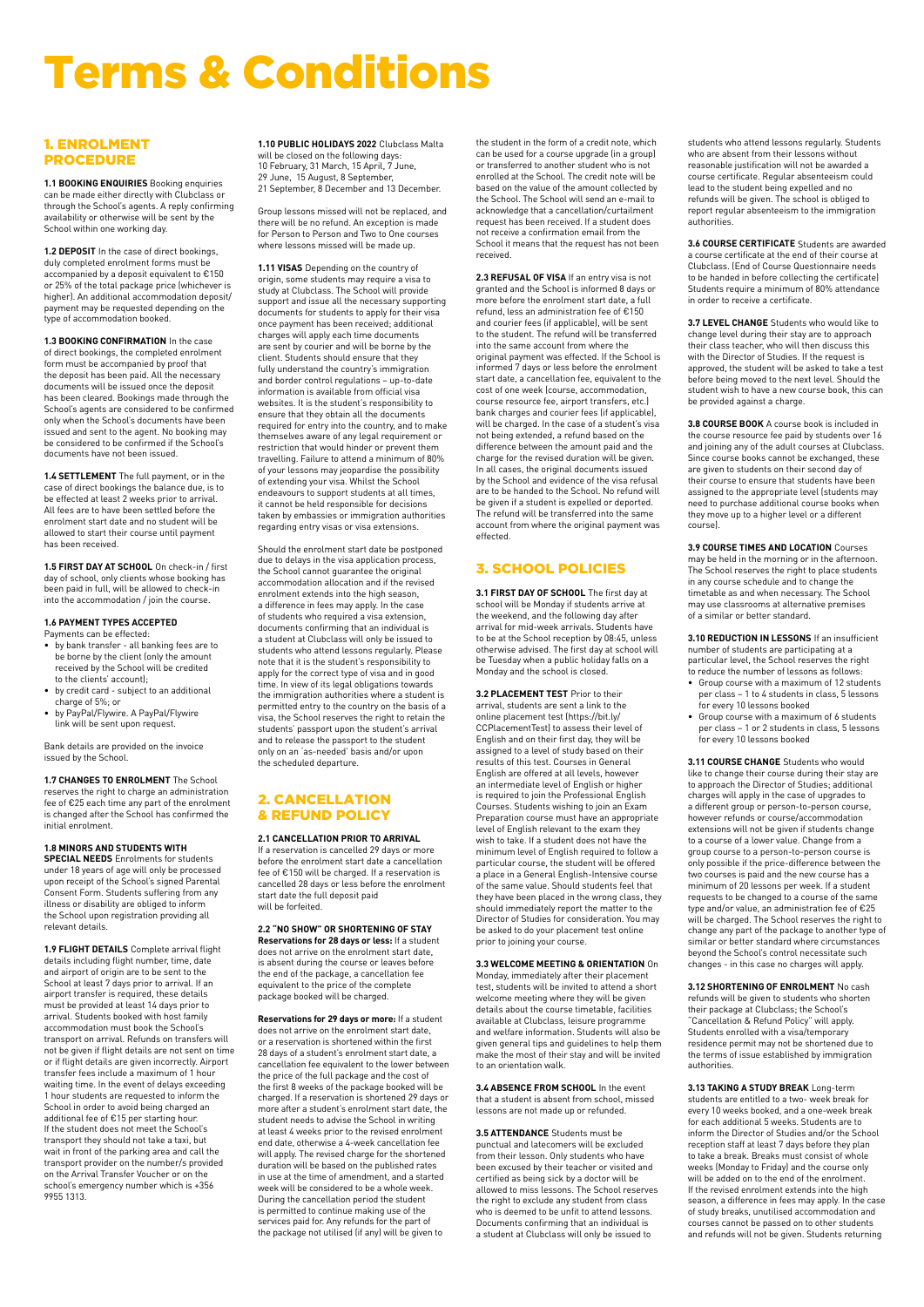from a study break cannot expect to return to the same class, teacher or accommodation (in exceptional circumstances, the School reserves the right to move the students' personal belongings while the student is not present). Once a break has been confirmed, dates cannot be changed and students may not turn up for lessons during the respective week/s. Students requiring a visa for the duration of their stay must ensure that their enrolment includes any planned study breaks. Accommodation is not carried forward. The last course week/s cannot be booked as a study break.

**3.14 EXAM INFORMATION** Course fees do not include exam fees; these are to be booked and paid for at the School. Exam application is at the discretion of the Director of Studies. Students wishing to sit for exams must bring valid passports for exam entry; identity cards will not be accepted. Transportation to and from the testing centre is not included.

**3.15 POSSIBLE CHANGE IN LESSON FORMAT** Clubclass English Language School reserves the right to switch from face to face lessons to online lessons as it deems necessary in order to safeguard the health and safety of its students and staff.

#### 4. ACCOMMODATION POLICIES – CLUBCLASS MALTA

**4.1 CHECK-IN** Check-in on the day of arrival is at 14:00. Upon check-in students staying in the apartments, hostel and student houses will be asked to pay a damage deposit of €100 which will be refunded upon departure. Students who arrive during the night are to leave their ID Card/Passport with the security guard and return to the main residence (Garden View Complex) reception the next morning to pick-up their document/s and pay the €100 damage deposit. If students' arrival is early in the day and they prefer immediate access to their room, the School recommends that the accommodation is reserved from the night before to guarantee immediate access.

**4.2 CHECK-OUT** Check-out on the day of departure is at 10:00. When checking out, students staying in the apartments, hostel and student houses should allow at least 1 hour for management to check the accommodation and refund the damage deposit. If a student fails to allow at least 1 hour, management reserves the right to refund the damage deposit at a later stage at a charge. In order to be checked, the accommodation has to be vacated and keys returned. Management reserves the right to remove the personal belongings of students who are due to check out or change room if they fail to do so by 10:00. The School will not accept any liability for any items reported missing or damaged.

**4.3 DAMAGE DEPOSIT** The damage deposit of €100 paid on check-in will be refunded<br>(in full or part thereof) on check-out, upon presentation of the damage deposit receipt and after the accommodation has been inspected. The damage deposit is held against any costs that may be incurred in respect of missing items of inventory, breakages, damages or excessive dirt that students may cause during their stay. Management also reserves the right to fine students where disturbances to other clients or third parties have been reported. In these cases the fine will be taken from this deposit. It is very important to note that students' liability is not limited to €100 and the School reserves the right to charge extra money or take any other necessary measures as and when required. Clients departing during the night are to contact the reception at the main residence (Garden View Complex) the evening before their departure for instructions regarding refund of their deposit. Failure to do so will result in the refund being made by bank transfer/credit card at a charge.

**4.4 CLEANING** Cleaning of the accommodation and change of towels and bed linen takes place on a weekly basis; missing items will

not be replaced. Cleaning includes washing of floors and bathroom/s, and dusting of furniture; cleaning of plates, pots and pans is not included. Even though cleaning is provided, students are to keep their rooms tidy to make cleaning easier and must throw all their rubbish into the large container situated outside the main entrance of the accommodation on a daily basis. Rubbish is not to be left to accumulate indoors as this will attract ants and other unwanted insects. Students leaving untidy rooms will not have their accommodation cleaned and will have to pay an additional fee of €25 - €35 per apartment for extra cleaning.

#### **4.5 CHANGE OF ACCOMMODATION (REQUESTED BY STUDENT) – HOST FAMILY**

**ACCOMMODATION** If a student changes from one host family to another host family, an administration fee of €50 will be charged; the administration fee will also apply if the student changes to any other type of accommodation. If a student changes to accommodation of a superior category, the student will also be charged the difference in price. There will be no refund or course/accommodation extension if a student changes to accommodation of an inferior category.

## **4.6 CHANGE OF ACCOMMODATION (REQUESTED BY STUDENT) – ALL OTHER TYPES OF ACCOMMODATION** If a student

changes from one accommodation to another accommodation of the same category, an administration fee of €25 will be charged. If a student changes to accommodation of a superior category, the student will only be charged the difference in price. There will be no refund or course/accommodation extension if a student changes to accommodation of an inferior category. The respective hotels' policies will apply for students staying at a hotel.

**4.7 CHANGE OF ACCOMMODATION (REQUESTED BY SCHOOL)** The School reserves the right to ask students to change their bed/room/apartment provided that notification is given beforehand.

**4.8 PARTIES** Parties must not be held in the accommodation. Loud music, singing, shouting or any other disturbance in the accommodation, corridors or any other public area is not permitted at any time during the day or night. In the event that this regulation is ignored, each student registered in the accommodation may lose their damage deposit or be ordered to leave the accommodation.

## **4.9 MEALS – APARTMENTS, HOSTEL AND STUDENT HOUSES** Meal times for

students staying in the apartments, hostel and student houses who have booked breakfast, half board or full board are as follows: Continental Breakfast – from 08:00 to 09:00 Packed Lunch – to be collected at breakfast Dinner – from 18:30 to 22:30. Breakfast and dinner will be served at 3 Black Sheep (next door to the school).

#### **4.10 MEALS – HOST FAMILY**

**ACCOMMODATION** Students staying with host families are entitled to continental breakfast and dinner. Breakfast includes tea or coffee with milk, and an adequate amount of toast with preserves and cereals. Dinner in the evening includes a variety of dishes and mineral/filtered water. Students must respect the meal times established by their family. Students should inform their family about the foods they like and do not like, or when they are not going to eat at the family, or would like to eat at a different time.

#### **4.11 INSPECTION OF ACCOMMODATION**

Management or staff carry out regular spot checks of the students' accommodation from time to time. Pots, pans, plates, cutlery etc. must not be moved from one accommodation to another. When inspecting the accommodation on departure, clients will be charged for missing items even if they are found in another accommodation. Posters, photos, postcards, etc. must not be stuck on to the walls; this is to avoid damaging the plastering – a maximum fee of €25 per room will be charged for whitewashing.

Students are responsible for missing items of inventory, breakages and damages in their accommodation; therefore, it is in the interest of the students who are sharing accommodation to ensure that any damage caused in their accommodation is reported to management immediately.

**4.12 COOLING AND HEATING** Air-conditioning in the apartments functions between 20:00 and 06:00 in summer. In winter, the heating functions between 15:00 and 22:00. Students can pay an extra €3 per unit per day so that the air-conditioning / heating operates on a 24-hours basis. Air-conditioning at the hostel is available at a supplement of €6 per day. If students require a heater or a fan, this can be hired from the main residence (Garden View Complex) reception at a cost of €3 per day. Use of heaters or fans other than those supplied by the reception is not allowed. In the event of a heater or fan being found in the accommodation a charge of €6 per day for the full stay will be made for each heater / fan. In the case of host family accommodation a heater/fan will be provided when necessary.

**4.13 KEYS** Every student will be given his/ her own room key. Students staying in the apartments, hostel and student houses will be charged €10 for missing or broken keys. Replacement keys will only be given upon presentation of photo identification. In the case of accommodation with host families, if students are given a copy of the house key and this is lost, they will have to pay the full cost involved to replace the door lock.

#### 5. GENERAL POLICIES

**5.1 INSURANCE** Students should have a comprehensive health, accident and travel insurance policy which would cover them from the enrolment start date until the enrolment end date (coverage for cancellations, loss and theft of baggage and personal belongings, emergency evacuation, and for any other eventuality that may occur should also be included). The School shall in no way be held responsible for any costs incurred as a result of the student having no or insufficient insurance cover. The School reserves the right to be fully reimbursed for any medical or related costs it may incur on behalf of the student who requires urgent medical attention. Unless liability is legally imposed, the School will not accept any liability in the case of illness, accident, loss, damage or injury to personal effects or property.

**5.2 SAFETY AND SECURITY** Although a number of security measures are in place to ensure that the School and accommodation are safe, personal objects are the individual's responsibility. Students are advised to take care of their belongings and never leave them unattended. Students' possessions are not covered by the School's insurance policy and the directors, management or staff cannot be held responsible for the theft, loss, or damage to students' valuables even while being held for safe-keeping. While our schools and accommodation are situated in locations generally considered to be safe, students are advised to be vigilant at all times and at night try to stay in groups and not walk home alone. Hitch-hiking is not recommended.

**5.3 DAMAGES** The full cost must be paid by students causing any damage to the School or accommodation, or during any service provided by the School or its subcontractors. In the case of damages caused in shared accommodation, all students in the respective accommodation will be held equally responsible if no single student accepts responsibility. Breakages and damages will be charged as they arise.

#### **5.4 QUERIES, PROBLEMS AND ISSUES**

Concerns regarding courses, accommodation, or any other service provided by the School or its subcontractors are to be registered with any member of the management team or at

the School reception either verbally at the time of occurrence or in writing within 24 hours. Queries, problems or issues cannot be resolved unless this procedure has been followed. No complaints and/or claims for compensation will be accepted by the School if queries, problems or issues are brought to the School's attention after 24 hours of occurrence or after the enrolment end date.

**5.5 EXPULSION** The School expects all its students to be well motivated, polite and considerate towards staff, families, students and the public in general. The School may, without being held liable in any manner whatsoever, exclude students from any service applied for, if, in the opinion of the directors, management or staff they appear likely to endanger their own health, safety or comfort, or that of other students, damage the property or reputation of the School, sub-contractors or third parties, or fail to observe the laws governing the country. If a student regularly disregards school and/ or accommodation policies and rules, the directors, management or staff reserve the right to expel the student. There will be no refund, and in the event of repatriation, the School shall have the right to reclaim any costs incurred.

**5.6 POLICIES AND RULES** All students are bound to abide by the policies and rules of Clubclass and by the laws governing the country. When a reservation is made by an agent or third party, the person making the booking is responsible for informing the student about the School's terms, conditions, policies and rules. The School's policies and rules are available online and other literature supplied at the Placement Test and on the School's Notice Boards. Ignorance of the policies and rules will not be accepted as an excuse for non-compliance and may lead to expulsion of the student from the School. If a situation arises which has not been covered by these Terms & Conditions, the School reserves the right to act in a way it thinks is fair and appropriate.

**5.7 DATA PROTECTION** By submitting their information, students agree to the processing of personal data by Clubclass. All personal data will be processed in accordance to our Privacy Notice which is accessible from **https://www.clubclass. com/en/privacy-policy**

**5.8 FORCE MAJEURE** The directors, management or staff cannot be held responsible for failure to comply with any of their obligations if this is due to a situation beyond the School's reasonable control. No compensation will be offered by the School.

#### **5.9 PHOTOGRAPHY AND FILMING** The

School may use photographs taken during a student's stay to illustrate its promotional material. If a student wishes that his or her photo should not appear in this material they should write to the School within one month of the photo-shoot. These photos have no commercial or contractual value. The same applies for video footage taken during a student's stay.

**5.10 SUPERVISION** The School does not provide supervision to students who have booked an adult course, irrespective of their age. The school will require a parental consent form for all students under the age of 18.

**REFER TO OUR WEBSITE FOR DETAILED TERMS AND CONDITIONS RELATING TO INTERNICUIP PROGRAMMES**

**REFER TO OUR WEBSITE FOR DETAILED TERMS AND CONDITIONS RELATING TO JUNIORS AND TEENAGERS**